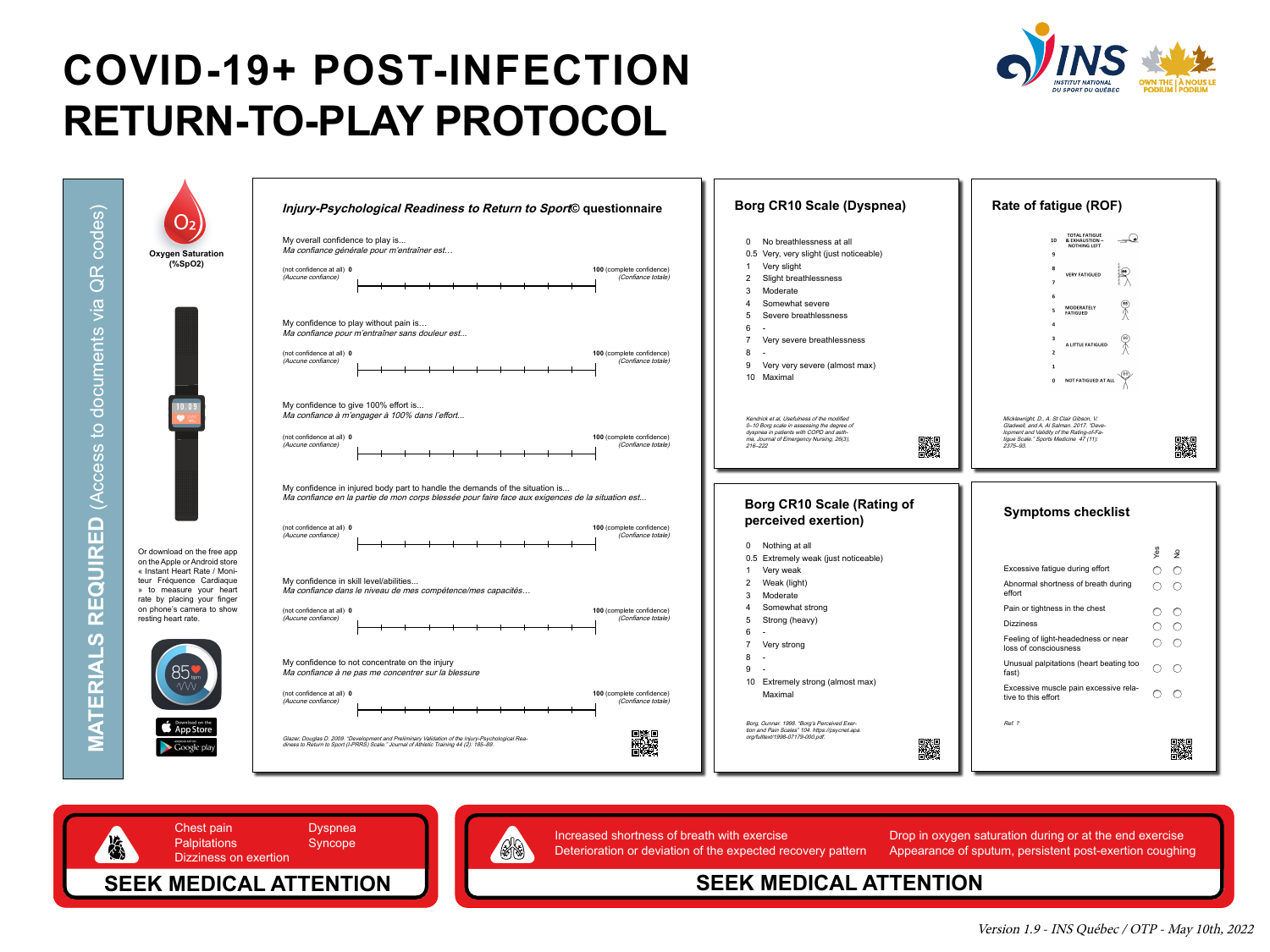## **INSTRUCTIONS FOR USING THE SCALES**

# **LINK TO THE ONLINE QUESTIONNAIRE**





Take your smartphone with you and scan the QR code to go to the corresponding form.





#### **Rating-of-fatigue (ROF)**

The rating-of-fatigue (ROF) scale will allow you to rate how fatigued you feel. The scale might be presented to you by another person or, in some circumstances, you might be asked to

self-administer the scale. Whatever method is used, it is important that you first read the following guidelines:

- 1. Please familiarize yourself with the scale by looking closely at the ROF scale now. You will notice that the ROF scale consists of 11 numerical points that range from 0 to 10. There are also five descriptors and five diagrams that are intended to help you understand the scale and make you rating.
- 2. When you are presented with the ROF scale please carefully inspect the scale before giving a numerical response from 0 to 10. Always try to respond as honestly as possible giving a rating that best reflects how fatigued you feel at the time.
- 3. Try not to hesitate too much and make sure you only give ONE number as a response. For example, avoid responding by giving two numbers such as 'three or four'. 4. Now please read the following examples of what some of the ROF ratings mean:
- - A response of 0 would indicate that you do not feel at all fatigued. An example of this might be soon after you wake up in the morning after having a good night's sleep. Now try to think of a similar occasion in your past where you have experienced the lowest feelings of fatigue and use this as you reference. • A response of 10 would indicate that you feel totally fatigued and exhausted. An example of this might be not being able to stay awake, perhaps late at night but equally could include situations such as sprinting until you can no longer physically continue. Again try to think of a similar example that you have actually experienced in the past.
	-

• You will use this scale to tell how strong your perception of a certain attribute is. As you can see, the scale stretches from 'nothing at all' to ". 'Extremely strong (almost max)' (10) is such an extremely strong perception of a certain attribute that it is the strongest one you have ever experienced. It may, however, be possible to experience or to imagine a magnitude that is even stronger than what you yourself have previously experienced. Therefore, 'Maximal', the 'highest possible' level, is placed somewhat farther down the scale without a fixed number and marked with a W. If you should perceive an intensity to be stronger than 10, 'Extremely strong (almost max)', you may use numbers on the scale above 10, such as 11,12, or even higher. 'Extremely weak', corresponding to 0.5 on the scale, is something just noticeable, i. e., something that is on the boundary or what is possible to perceive. • You use the scale in the following way: Always start by looking at the verbal expressions. Then choose a number. If your perception corresponds to 'very weak', you say 1. If it is 'moderate', you say 3, and so on. You may use whatever numbers you want. It is very important that you answer what you perceive and not what you believe you ought to answer. Be as honest as possible and try not to overestimate or understanding the intensities. Remember to start by looking at the verbal expressions before every rating, and then give a number.

#### **Borg CR10 Scale (RPE)**

- 
-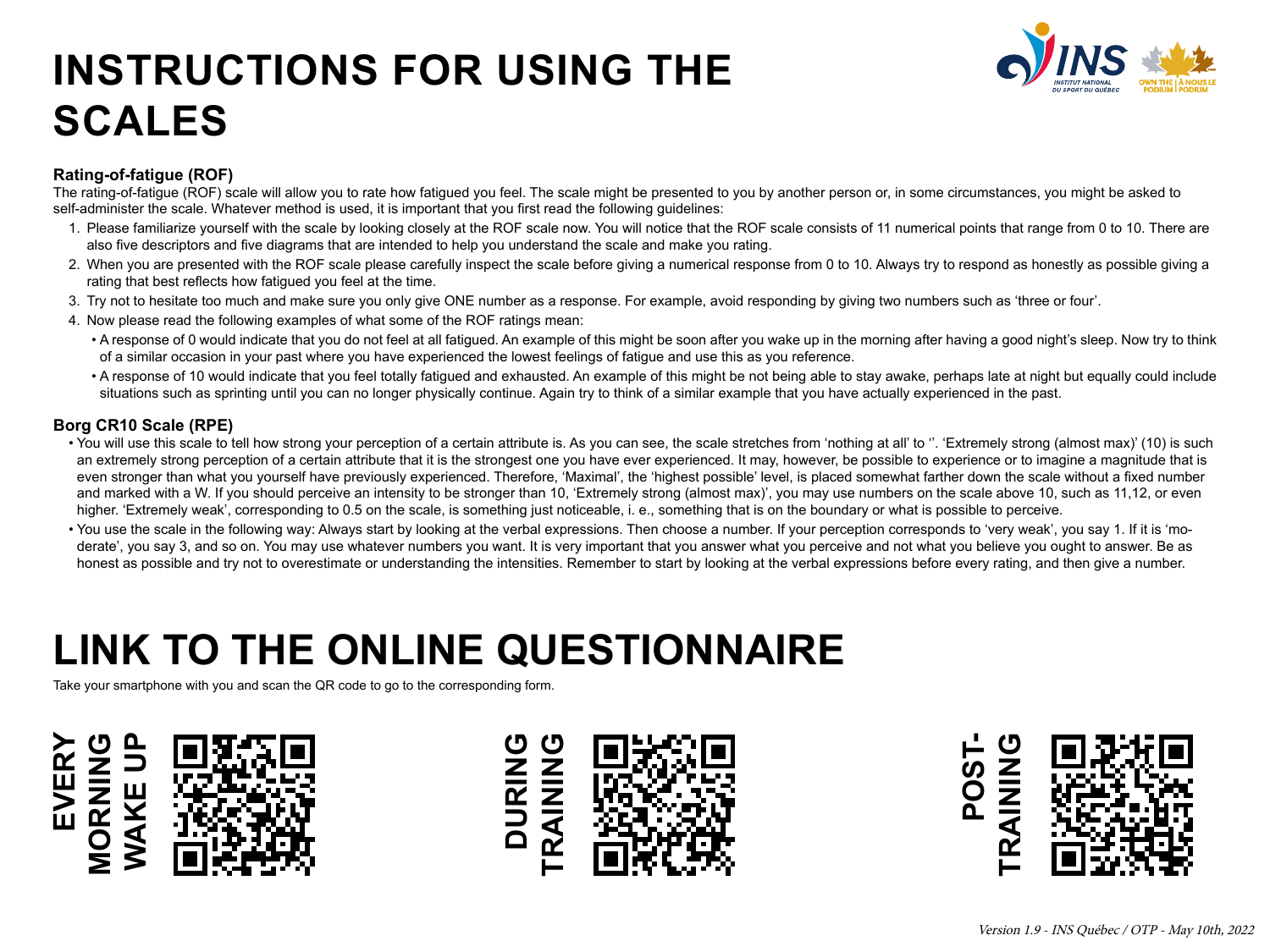

ANDROID APP ON

**RÉFÉRENCE AU MÉDECIN**

Attendu que l'essoufflement diminue progressivement avec la remise en activité. Si elle augmente avec le maintien de l'effort Détérioration ou déviation du patron attendu de récupération Apparition d'expecto, toux post effort répété persistante



| My overall confidence to play is<br>Ma confiance générale pour m'entraîner est                                                 |  |  |
|--------------------------------------------------------------------------------------------------------------------------------|--|--|
| (not confidence at all) $\mathbf 0$<br>(Aucune confiance)                                                                      |  |  |
| My confidence to play without pain is<br>Ma confiance pour m'entraîner sans douleur e.                                         |  |  |
| (not confidence at all) 0<br>(Aucune confiance)                                                                                |  |  |
| My confidence to give 100% effort is<br>Ma confiance à méngager à 100% dans l'effort.                                          |  |  |
| (not confidence at all) 0<br><i>(Aucune confiance)</i>                                                                         |  |  |
| My confidence in injured body part to handle<br><i>Ma confiance en la partie de mon corps blessé</i>                           |  |  |
| (not confidence at all) $\mathbf 0$<br>(Aucune confiance)                                                                      |  |  |
| My confidence in skill level/abilities<br>Ma confiance dans le niveau de mes compéten                                          |  |  |
| (not confidence at all) $\mathbf 0$<br><i>(Aucune confiance)</i>                                                               |  |  |
| My confidence to not concentrate on the injur<br>Ma confiance à ne pas me concentrer sur la ble                                |  |  |
| (not confidence at all) $\theta$<br><i>(Aucune confiance)</i>                                                                  |  |  |
| Glazer, Douglas D. 2009. "Development and Preliminary Valid.<br>diness to Return to Sport (I-PRRS) Scale." Journal of Athletic |  |  |

# **PROTOCOLE DE RETOUR À L'ENTRAÎNEMENT POST INFECTION COVID-19+**

 $\widehat{R}$ (Accès aux documents via les codes QR) odes  $\overline{O}$ les  $\overline{\mathsf{N}}$ cuments  $\overline{O}$  $\overline{\mathbf{C}}$ aux  $\boldsymbol{\omega}$  $\overline{\mathbf{C}}$ (Acce AIRE **MATÉRIEL NÉCESSAIRE**  $\boldsymbol{\omega}$ **S** ш  $\overline{C}$ )<br>N<br>L ATÉRIEL  $\overline{\bf{z}}$ 

Version 1.9 - INS Québec / ANP - 10 Mai 2022





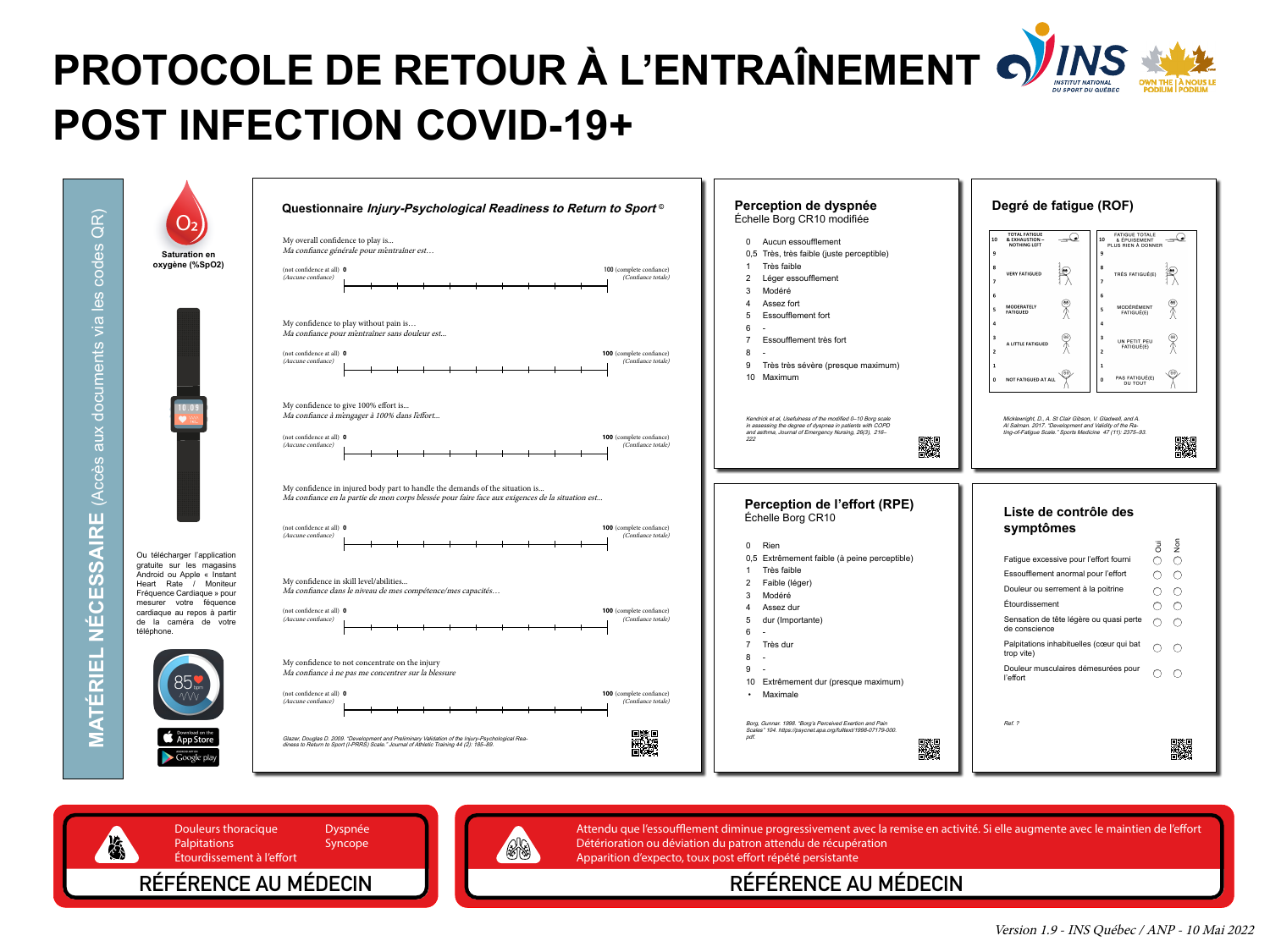### **INSTRUCTIONS D'UTILISATION DES ÉCHELLES**

## **LIEN VERS LES QUESTIONNAIRES EN LIGNE**

Version 1.9 - INS Québec / ANP - 10 Mai 2022

### **Degré de fatigue (ROF)**

L'échelle de notation de la fatigue (ROF) vous permettra d'évaluer votre degré de fatigue. Le barème peut vous être présenté par une autre personne ou, dans certaines circonstances, vous pouvez être invité à l'administrer vous-même. Quelle que soit la méthode utilisée, il est important que vous lisiez d'abord les directives suivantes : 1. Familiarisez-vous avec le barème en examinant attentivement le barème ROF maintenant. Vous remarquerez que l'échelle ROF est composée de 11 points numériques qui vont de 0 à 10. Il y a également cinq descripteurs et cinq diagrammes qui sont destinés à vous aider à comprendre l'échelle et à vous faire évaluer. 2. Lorsque l'on vous présente l'échelle ROF, veuillez l'examiner attentivement avant de donner une réponse numérique de 0 à 10. Essayez toujours de répondre aussi honnêtement que possible en donnant une note qui reflète au mieux votre degré de fatigue du moment.

3. Essayez de ne pas trop hésiter et assurez-vous de ne donner qu'UN SEUL chiffre en réponse. Par exemple, évitez de répondre en donnant deux chiffres comme «trois ou quatre».

- 
- 
- 
- 4. Veuillez maintenant lire les exemples suivants de ce que signifient certaines des notations du ROF :
	-
	- passé.

• Une réponse de 0 indique que vous ne vous sentez pas du tout fatigué. Par exemple, vous pouvez vous réveiller le matin après avoir passé une bonne nuit de sommeil. Essayez maintenant de penser à une occasion similaire dans votre passé où vous avez éprouvé les plus faibles sensations de fatigue et utilisez ceci comme référence. • Une réponse de 10 indiquerait que vous vous sentez totalement fatigué et épuisé. Il peut s'agir par exemple de ne pas pouvoir rester éveillé, peut-être tard dans la nuit, mais aussi de situations telles qu'un sprint jusqu'à ce que vous ne puissiez plus continuer physiquement. Essayez à nouveau de penser à un exemple similaire que vous avez déjà vécu dans le

### **Échelle Borg CR10 (RPE)**

• Vous allez utiliser cette échelle pour quantifier l'intensité de votre perception d'un certain phénomène. Comme vous pouvez le voir, l'échelle s'étend de « Rien » à « Maximale ». « Maximale » est la plus forte perception d'un phénomène que vous avez déjà ressenti au cours de votre vie. Cependant, il peut être possible de ressentir ou d'imaginer une intensité encore plus grande que celle que vous avez déjà vécue. Par conséquent, « Maximale », le niveau « le plus élevé » possible, est positionné en haut de l'échelle sans correspondre à aucun nombre et indiqué par un « • ». « Très, très faible », correspondant à 0,5 sur l'échelle, est quelque chose d'à peine perceptible, c'est à dire quelque chose qui est à la limite de ce qui est possible

- de percevoir.
- 

• Vous devez utiliser cette échelle de la façon suivante : Toujours commencer par se référer aux termes indiqués sur l'échelle. Choisissez ensuite un nombre. Si l'intensité de votre perception correspond à « Très faible », dites 1. Si elle correspond à « Modérée », dites 3, et ainsi de suite. Vous pouvez utiliser les nombres que vous voulez. Il est très important que vous reportiez ce que vous percevez et non pas ce que vous croyez devoir reporter. Soyez aussi honnête que possible et essayer de ne pas surestimer ou sous-estimer les intensités. N'oubliez pas de commencer par regarder les termes indiqués sur l'échelle avant chaque évaluation, puis indiquer un nombre.





Munissez-vous de votre smartphone et scanner le code QR pour vous rendre sur le formulaire correspondant



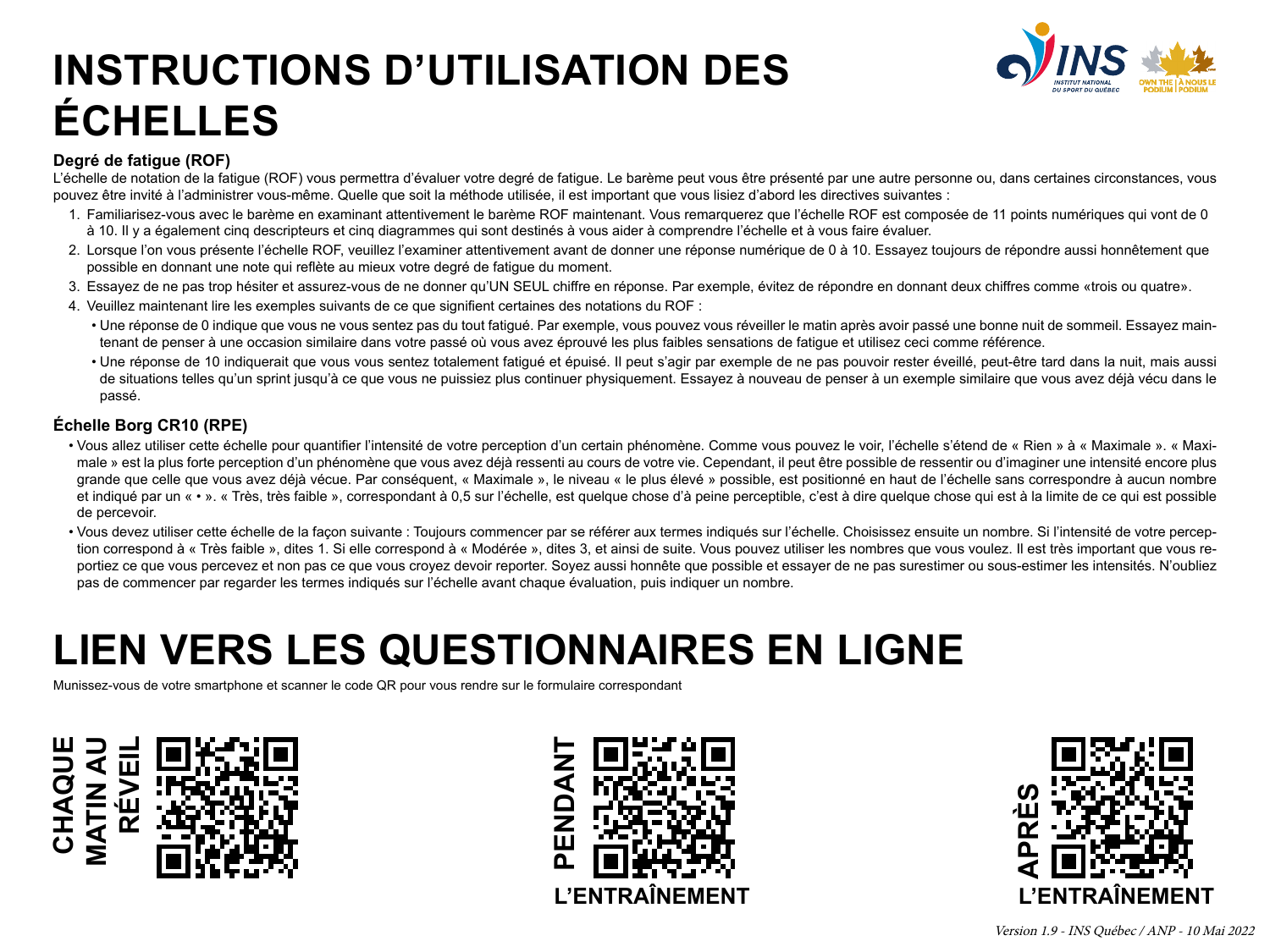### **STEP 1**

major symptoms (fever, myalgia, chest pain, shortness of breath) have resolved for at least 48h without the use of medication (e.g. tylenol)

Electronic consultation 1) Asymptomatic: from the date of the COVID-19 positive test 2) Symptomatic: once the MD clearance + 1 day

**Exercises allowed** +

living

#### **STEP 2**

minimum

Activation (walking,

light jogging, swimming,

**STEP 3** 

#### ≥ 1 day depending on the degree of fatigue and post-exercise recovery, consider doing 2 workouts/day.

Simple movement

**STEP 4**

≥ 1 day depending on the degree of fatigue and post-exercise recovery. Maintain 2 workouts/day

tactics, neuromuscular

|                           | <b>Breathing exercises</b>                                                                                                 | stationary bike).<br>No resistance training                                                                                                                          | activities. eg running drills | <b>Addition of decision</b><br>making in the action<br>(cognitive-motor).<br><b>Addition of sport-specific</b><br>gestures | $\frac{1}{2}$ | Resume normal training<br>progressions |  |
|---------------------------|----------------------------------------------------------------------------------------------------------------------------|----------------------------------------------------------------------------------------------------------------------------------------------------------------------|-------------------------------|----------------------------------------------------------------------------------------------------------------------------|---------------|----------------------------------------|--|
| % maximal<br>predicted HR |                                                                                                                            | $<$ 70 % HR max                                                                                                                                                      | $< 80 \%$ HR max              | Towards an intensity adapted to the demands of the<br>sport                                                                |               |                                        |  |
| <b>Duration</b>           |                                                                                                                            | $\leq 15$ min                                                                                                                                                        |                               | from $\leq$ 30 min to longer durations with the possibility of splitting in the day.                                       |               |                                        |  |
| <b>Before</b>             |                                                                                                                            | <b>I-PRRS</b><br>HR rest (at wake up)                                                                                                                                |                               |                                                                                                                            |               |                                        |  |
| $\Omega$<br><b>During</b> | - Injury-Psychological<br>Readiness to Return to<br>Sport <sup>®</sup> questionnaire<br>(I-PRRS)<br>- HR rest (at wake up) | <b>HR Exercise</b><br>%SpO2 (pulse Oximetry) before and immediately after exercise<br><b>Rated Perceived Exertion</b><br><b>RPE Dyspnea</b><br><b>Symptoms check</b> |                               |                                                                                                                            |               |                                        |  |

stimulation, rapid change of direction (Stop & Go). Normal training activities

### **STEP 5**

Duration ≥1 days. Back to regular training schedule

| a<br>Der<br><b>IVICUILAI</b><br>으<br><b>TA</b> |  | ן וטט טטעטון וואסוטור ד                                       |                                                                                                                                          |                                           |                                                                                                  |                                                                                                    |            |  |
|------------------------------------------------|--|---------------------------------------------------------------|------------------------------------------------------------------------------------------------------------------------------------------|-------------------------------------------|--------------------------------------------------------------------------------------------------|----------------------------------------------------------------------------------------------------|------------|--|
| $\overline{\mathbf{w}}$<br><b>Monitoring</b>   |  | Lead sport therapist (NSO or CSI) + Physiologist (NSO or CSI) | CSI Physio. / NSO<br>Physio.                                                                                                             |                                           |                                                                                                  |                                                                                                    |            |  |
| <b>Location</b>                                |  | At home                                                       | 2 options :<br>- During the quarantine: At home<br>CSI / NSO Training facility and DTE<br>- Post quarantine: CSI / NSO Training facility |                                           |                                                                                                  |                                                                                                    | <b>DTE</b> |  |
| <b>Activity</b><br>description                 |  | <b>Rest and recovery</b>                                      | <b>Light activity</b>                                                                                                                    | <b>Frequency of training</b><br>increases | <b>Duration of training</b><br>increases                                                         | Training including the<br>components of a normal<br>workout. Restoring the<br>athlete's confidence |            |  |
|                                                |  | Walking, activities of daily                                  |                                                                                                                                          |                                           | <b>Exercises with more</b><br>complex tasks,<br>including coordination,<br>tactics neuromuscular |                                                                                                    |            |  |

**STEP 6** 

MD Clearance

Resume normal training







**Mandatory** 

**Isolation** Quarantine: according to local rules (5 days)

#### Version 1.9 - INS Québec / OTP - May 10th, 2022